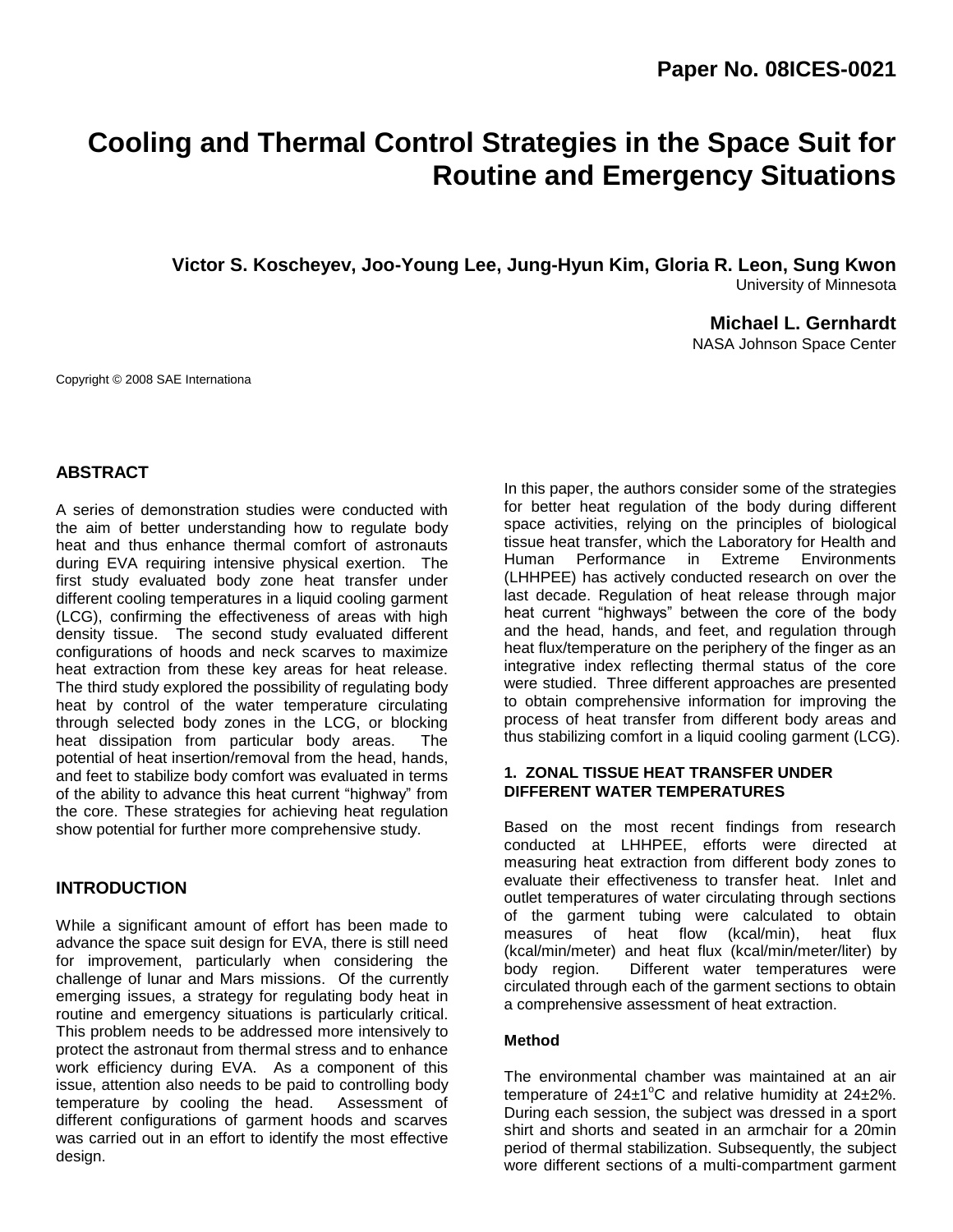connected to a water bath, placed on different body areas. These areas were cooled by water circulating through the tubing of the garment section. The body areas assessed in sequential order were the head/neck (hood), upper torso (vest), both hands (gloves), both forearms (low arm sleeves), upper arms (short sleeves), lower torso (shorts), both calves (leggings) and both feet (socks). For each body area, the inlet water temperature regime was as follows:  $25^{\circ}$ C (20min), 15 $^{\circ}$ C (20min),  $20^{\circ}$ C (20min) and 10 $^{\circ}$ C (20min). Between each temperature application, there was a 5-10min rest interval with no cooling for recovery of blood circulation and comfort in the previously cooled zones. Inlet/outlet water temperatures were continuously measured; temperature data were recorded by the Labview data acquisition system. The primary assessment index was inlet/outlet water temperature to calculate heat extraction according to the formula: Heat flow (kcal/min) =  $m_w C_w$  $(T_{in}T_{out})$  where, m<sub>w</sub>, water flow rate (l∙min<sup>-1</sup>);  $C_{w}$ , specific heat of water, 1kcal∙kg<sup>-1</sup>∶°C<sup>-1</sup>; T<sub>in</sub>, inlet temperature (°C); Tout , outlet temperature (℃ )(Fig. 1-3).

### **Results**

Using a single subject example, Figures 1-3 present the effectiveness of high density tissues to transfer heat in and out of different body areas, at different inlet water temperature conditions, evaluating heat flow (kcal/min), heat flux (kcal/min/meter), and heat flux (kcal/min/meter/liter).

These dynamic profiles demonstrate the possibility of heat extraction (kcal) in terms of duration (Fig. 1); duration by length of tubes (Fig. 2); duration, length of tubes, and flow rate (Fig. 3). Figure 2 provides the best summary of heat release depending on the factor of tissue conductivity, zonal dependence, and the influence of the temperature of the circulating water and flow rate. Heat flux calculated according to meter of tubing showed the greatest effectiveness in the upper arm and calf areas. If heat flux is calculated according to the index of kcal/min/meter/liter (Figure 3), then the zones most effective for heat release are the head, neck, hands, and feet. These data can be highly informative for the individualized design of a cooling/warming garment.

Figure 4 shows that local heat extraction differs according to different zonal tissue structure, flow rate differences, and tube length. Heat extraction through these multi-local areas was more effective than the heat extraction capability of the total garment with a common manifold. In the total garment, at the lower water temperature of  $10^{\circ}$ C, the heat extraction capability was two times lower than the combination of the individual local body areas with separate inlet/outlet water distribution.



**Figure 1.** Heat flow (kcal/min) by body region and water inlet temperature in rest conditions. Male subject, Age 25, Height 183.5cm, Weight 85.4kg, BSA 2.12 $m^2$ , BMI 25.4, Body Fat 7.7%.



**Figure 2**. Heat flux (kcal/min/meter) by body region and water inlet temperature in rest conditions. Male subject, Age 25, Height 183.5cm, Weight 85.4kg, BSA 2.12m<sup>2</sup>, BMI 25.4, Body Fat 7.7%.



**Figure 3.** Heat flux (kcal/min/meter/liter) by body region and water inlet temperature in rest conditions. Male subject, Age 25, Height 183.5cm, Weight 85.4kg, BSA  $2.12 \text{m}^2$ , BMI 25.4, Body Fat 7.7%.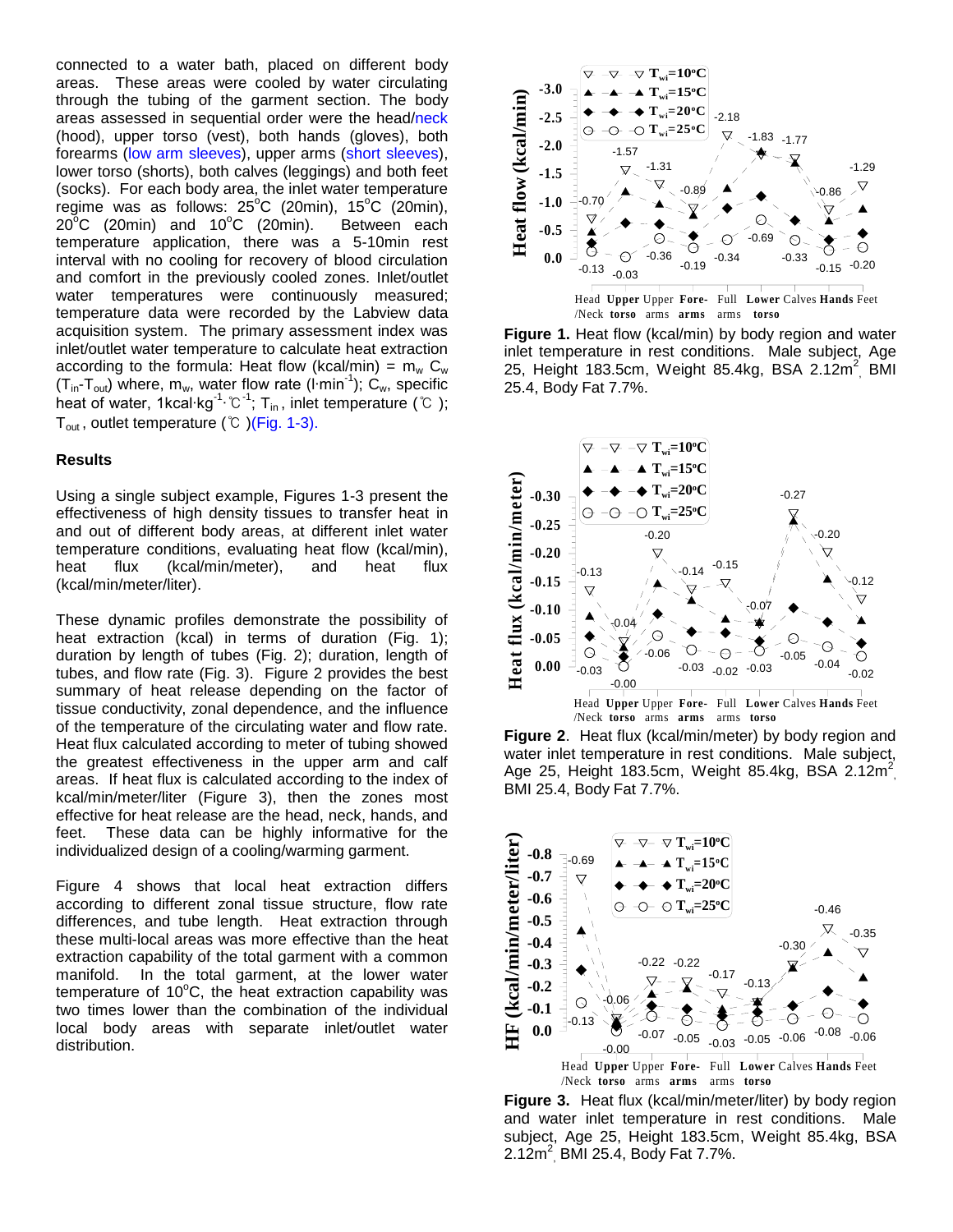

**Figure 4.** Heat extraction through individual body parts and the whole body - arithmetically summed values vs. directly measured values. Male subject, Age 25, Height 183.5cm, Weight 85.4kg, BSA 2.12m<sup>2</sup>, BMI 25.4, Body Fat 7.7%.

#### **2. MAXIMIZATION OF HEAT EXTRACTION THROUGH THE USE OF A COOLING HOOD OR NECK SCARF**

Further refinement of the MACS-Delphi cooling/warming garment developed at the LHHPEE (patent number 7,089,995) was conducted to improve the head/neck capability to extract a greater amount of heat. Various tubing configurations placed on the head and neck (areas with high thermal conductivity and minimal vasoconstriction) were evaluated for effectiveness in enhancing heat extraction and lowering water temperature in the designated physiological range.

#### **Method**

#### Experimental liquid cooling hoods and scarves

Four different configurations of tubing cooling hoods and two types of cooling neck scarves through which water circulated were designed for this research. The characteristics of each of the hoods and scarves are presented in Table 1.

Subjects were tested in an environmental chamber maintained at an air temperature of 24±1°C and relative humidity of 24±2%. During each session, the subject was donned in a cotton leisure garment and one of the experimental hoods or scarves, and seated in an armchair. The procedure consisted of 20min of thermal stabilization with inlet water temperature in the hood or scarf at 33°C, followed by local cooling of the head or neck area with inlet water temperature at  $10^{\circ}$ C for 15 min, followed by 20 min of recovery with water temperature at 33°C. To calculate the heat removal rate of each hood and scarf, heat flow was calculated by the following formula: Heat flow (kcal/min) =  $m_w$  C<sub>w</sub> (T<sub>in</sub>-T<sub>out</sub>), where,

 $m_w$ , water flow rate (l⋅min<sup>-1</sup>);  $C_w$ , specific heat of water, 1kcal⋅kg<sup>-1</sup>⋅°C<sup>-1</sup>; T<sub>in</sub>, inlet temperature (°C); T<sub>out</sub>, outlet temperature (℃ ).

|          | <b>Table 1.</b> Characteristics of the Liquid Cooling Hoods and |  |
|----------|-----------------------------------------------------------------|--|
| Scarves. |                                                                 |  |

|                                  | Hood<br>Α           | Hood<br>B                  | Hood<br>С                                | Hood<br>n                 | Scarf<br>А                 | Scarf<br>в                |
|----------------------------------|---------------------|----------------------------|------------------------------------------|---------------------------|----------------------------|---------------------------|
|                                  |                     |                            |                                          |                           | A<br>В                     |                           |
| Tubing<br>directi<br>on          | Vertic<br>al        | Spiral                     | No<br>tubing<br>on<br>top                | Spiral                    | Horizo<br>ntal             | Vertic<br>al              |
| Tubing<br>length<br>(m)          | 5.22                | 6.23                       | 4.06                                     | 6.23                      | 1.72                       | 1.72                      |
| Water<br>flow<br>rate<br>(1/min) | 0.195               | 0.143                      | 0.196                                    | 0.233                     | 0.408                      | 0.402                     |
| Tubing<br>diamet<br>er(mm)       | ID 2.4<br>OD<br>4.0 | ID 2.4<br>OD<br>4.0        | ID 2.4<br>OD<br>4.0                      | ID 2.8<br>OD<br>4.5       | ID 2.8<br>OD<br>4.5        | ID 2.8<br>OD<br>4.5       |
| Materi<br>al                     | РE<br>Span<br>dex   | PE.<br>Span<br>dex<br>mesh | <b>PE</b><br>Span<br>dex/<br>Mesh<br>top | PЕ<br>Span<br>dex<br>mesh | PE.<br>Spand<br>ex<br>mesh | PЕ<br>Span<br>dex<br>mesh |

### **Results**

As shown in Table 1, the characteristics (diameter, water flow rate, etc.) of the hoods are very close to each other in terms of the length of tubes, which are between 4-6m. However, in spite of similar characteristics, there were some differences in the ability to extract heat related to the different configuration of the tubing placement on the head. Hoods B and C and Scarf B were most effective in heat extraction (Figures 5-7).



**Figure 5.** Heat flow (kcal/min) through the head and neck through different configurations of liquid cooling hoods and scarves. Male subject, Age 25, Height 183.5cm, Weight 85.4kg, BSA 2.12m<sup>2</sup>, BMI 25.4, Body Fat 7.7%.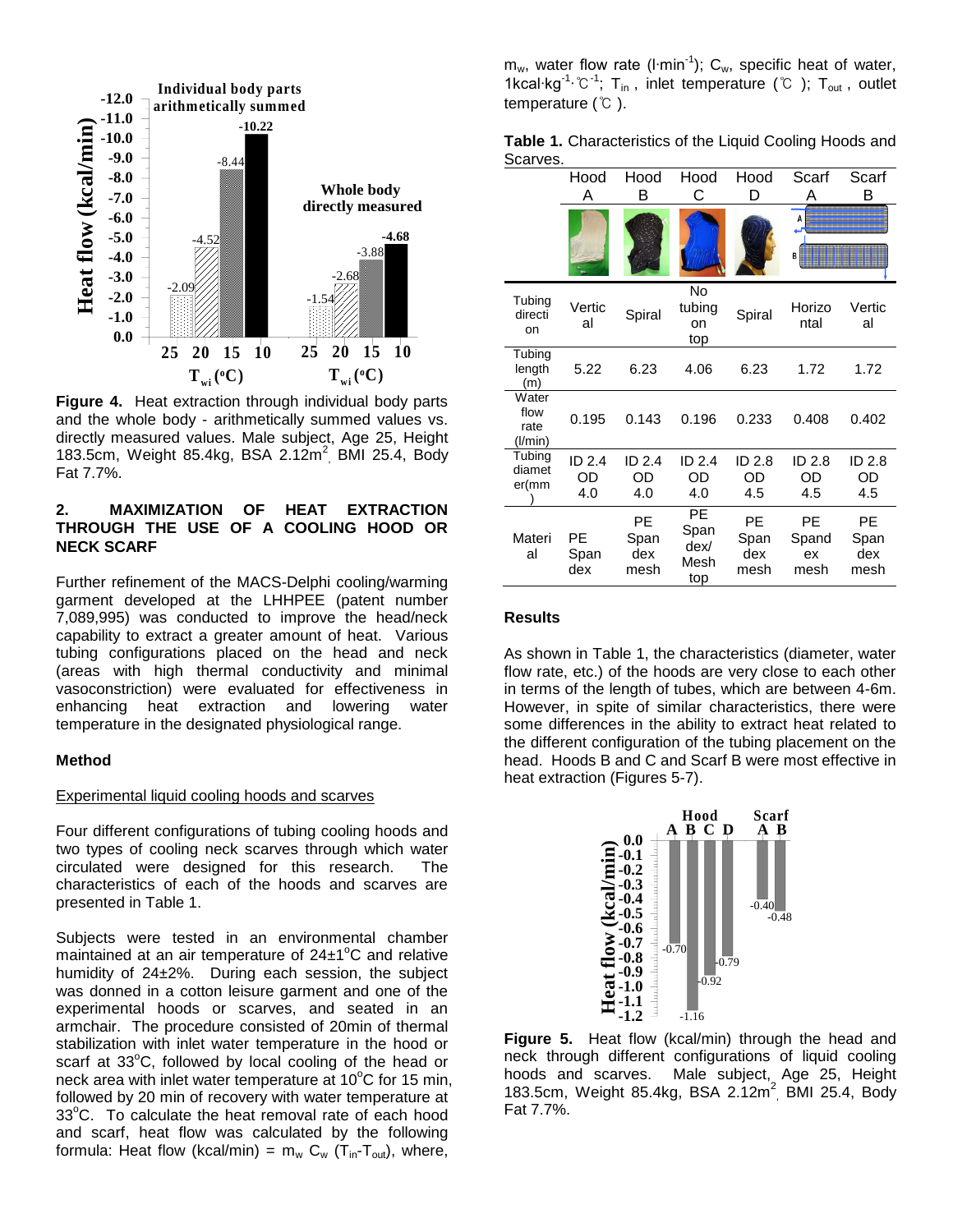

**Figure 6.** Heat flux (kcal/min/meter) through the head and neck through different configurations of liquid cooling hoods and scarves. Male subject, Age 25, Height 183.5cm, Weight 85.4kg, BSA 2.12m<sup>2</sup>, BMI 25.4, Body Fat 7.7%.



**Figure 7.** Heat flux (kcal/hr/meter) through the head and neck through different configurations of liquid cooling hoods and scarves. Male subject, Age 25, Height 183.5cm, weight 85.4kg, BSA 2.12m<sup>2</sup>, BMI 25.4, Body Fat 7.7%.

## **3. HEAT REGULATION**

The head, hands, and feet are highly effective zones for heat release/intake because these areas are highly vascularized and contain high density tissues for heat transfer<sup>1</sup>. One third of heat dissipates through the head and neck part of the body core<sup>2,3</sup>. The partial blocking of heat release from the head or neck has the potential to notably change the thermal status of the entire body. The strategy of the following experiments was to find a key to regulate the heat current in and out of the body to support human heat balance in thermal extremes.

The possibility of regulating body heat through cooling/warming different body zones or combinations of zones was studied. Two experimental paradigms were employed to receive the quantitative amount of heat extraction through each zone by (1) turning on/off cooling to three different body zone combinations, each assessed in a separate experiment (3.1); (2) regulating heat release by blocking heat outflow from combinations of the head, lower, and upper extremities - body areas where the heat current is highest (3.2). In the latter series of experiments, the possibility of achieving a certain level of regulation of heat outflow from the body by allowing zonal heat dissipation from different body

areas was assessed. The possibility of regulating heat release through the head and distal part of extremities was the driving principle of these studies.

### 3.1- Regulation of heat extraction/insertion through selection of MACS-Delphi cooling/warming garment zones with maximal capability to accept heat

## Method

The zone combinations studied were 1. head/chest/back; 2. head/torso/forearms, 3. head/torso/forearms/thighs (multi-compartment garment). Each combination was studied in a separate experiment. The experimental protocol was as follows: thermal stabilization, 20min treadmill exercise at  $80\%$ VO<sub>2max</sub> / 20min rest; the exercise/rest sequence was repeated three times. Cooled water (15 $^{\circ}$ C) was circulated to the particular zone combination studied. Table 2 presents information on the cooling capacity of the MACS-Delphi during each of the three different cooling zone combinations, based on location, tubing length, flow rate, and exercise activity.

| Table 2. Cooling Capacity of Different Body Zone |  |  |  |
|--------------------------------------------------|--|--|--|
| <b>Combinations During Physical Exertion</b>     |  |  |  |

| MACS-Delphi<br><b>Cooling Area</b> |                    | Combina<br>tion 1<br>(Head,<br>Chest,<br>Back) | Combina<br>tion 2<br>(Head,<br>Torso,<br>Forearms) | Multi-<br>Compart<br>ment<br>Garment |  |
|------------------------------------|--------------------|------------------------------------------------|----------------------------------------------------|--------------------------------------|--|
|                                    |                    |                                                |                                                    |                                      |  |
| Tubing Length (m)                  |                    | 14.9                                           | 32.7                                               | 55.1                                 |  |
| Flow Rate ( <i>l</i> /min)         |                    | 0.25                                           | 0.40                                               | 0.58                                 |  |
| Cooling<br>Capacity<br>(Watts)     | During<br>exercise | 78                                             | 126                                                | 209                                  |  |
|                                    | Exercise<br>/rest  | 70                                             | 114                                                | 193                                  |  |

The findings indicated that as a general principal, regulating the process of heat extraction through different body areas was effective in maintaining core temperature during physical exertion. Within a certain quantitative range, regulation of a combination of different zones to reach a certain level of cooling appears promising in the support of different levels of work intensity, especially in cases of emergency.

3.2 Regulation of heat outflow through blocking the heat release process from the head/hands/feet: Pre-design and development of an Automatic Feedback System (AFS).

The potential of heat insertion/removal from the head, hands, and feet to stabilize body comfort was evaluated in terms of their role in blocking or advancing the heat highway from the core. Through combining zonal warming/cooling, the possibility of regulating heat release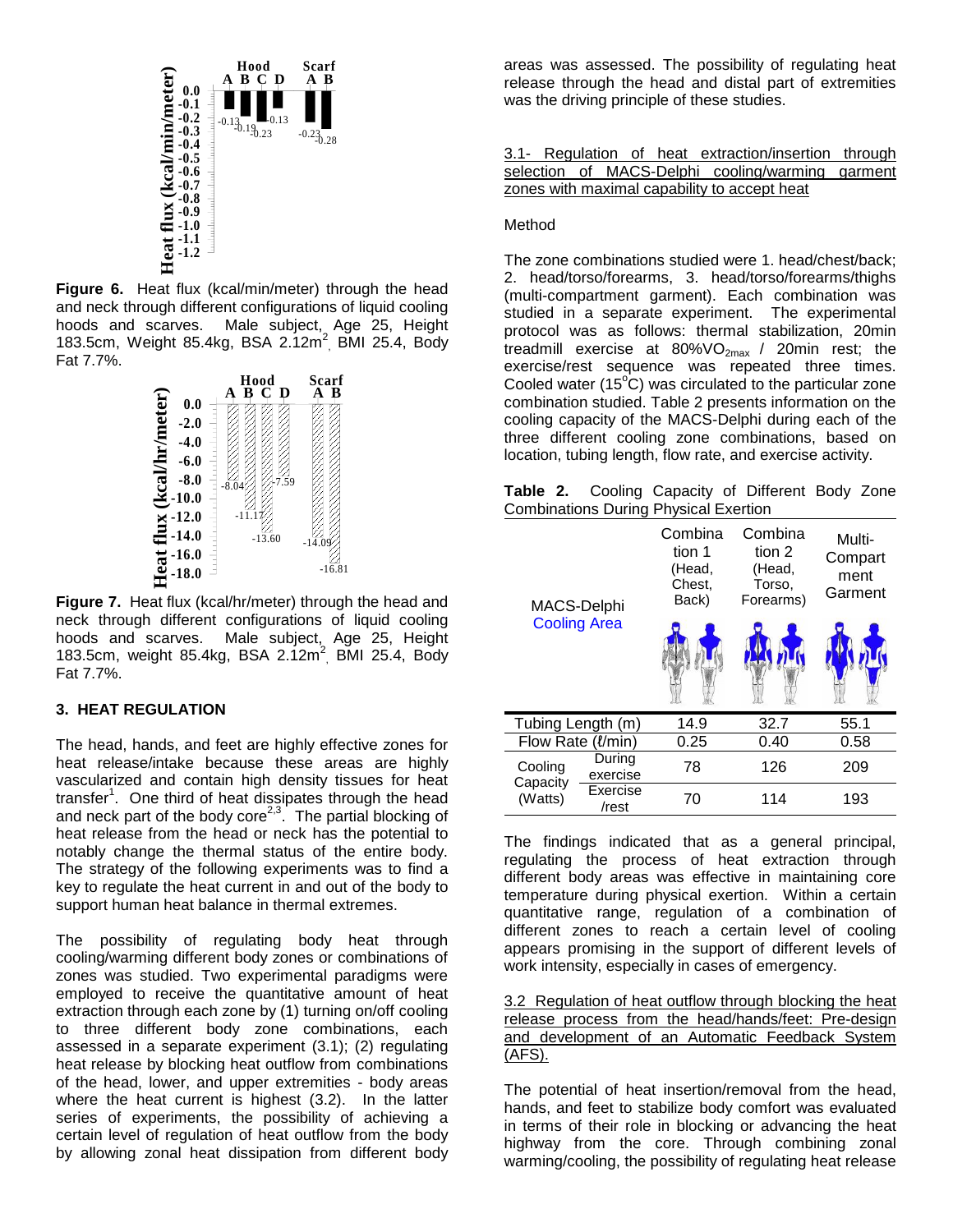through the head and distal part of extremities was evaluated. To study the changes in thermal dynamics, a hood, gloves, and socks were designed with the capability to support a local temperature regime close to a core temperature of  $37^{\circ}$ C. Through maintaining this temperature, heat outflow was regulated or totally blocked on the periphery of the body.

#### **Method**

#### Experimental garment

A plastic tubing liquid cooling garment with a tubing net on the hood, long gloves and socks was designed for this research. The hood and gloves were composed of spandex mesh fabric. The tubing diameter was ID 2.8mm and OD 4.5mm (TYGON R TUBING AAC02641- CP, Cole-Parmer, IL). The total tubing length was 6.23, 9.60, and 10.85 meters for the hood, long gloves and socks, respectively. The garment was connected to a water bath to provide warmed water at 37°C.

#### Procedure

The experimental design consisted of four conditions: (a) Head/Hands/Feet warming (heat release through the major heat release zones are blocked); (b) Hands/Feet warming, Head open (major heat outflow is through the head); (c) Head/Feet warming, Hands open (major portion of heat is through the hands); (d). Head/Hands warming, Feet open (major heat outflow is through the feet). To provide such regimes a hood, gloves and socks were used during all stages. In each condition, each body zone combination was connected separately to a water bath to provide different heat outflow or total blocking of heat release when the water temperature was close to the core/local skin temperature  $(36.6-37^{\circ}C)$ .

The experimental procedure was as follows: thermal stabilization, running, rest, running and rest. During the exercise stage, the subjects ran on a treadmill at the level of a pre-determined 80% heart rate for 20 min; treadmill speeds were adjusted in the range of 5.5 to 6.0 mph. After the treadmill run, subjects were seated in an armchair for 10 min rest, and then repeated the exercise and rest stages.



**Figure. 8.** Experimental protocol.

#### **Results**

As shown in Figure 9(a-d), the dynamic of the temperature of the core and the distal part of the fingers showed interesting findings in this series of experiments.  $T_{\text{re}}$  was highly elevated and Tfing was lower when the head was open (no heat imposed) (9b);  $T_{\text{re}}$  was lower and Tfing higher when heat was imposed on the head; thus blocking heat release from the head while the hands

were open for free heat release (9c). These findings indicate a significant potential of using the hands for regulating heat release as compared to the head, which is already recognized as a highly effective regulation tool.



**Figure 9.** Rectal and finger temperatures under different open zones for heat release. A. Head/Hands/Feet warming (no zonal heat release); B. Hands/Feet warming, Head open (heat release through head); C. Head/Feet warming, Hands open (heat release through hands); D. Head/Hands warming, Feet open (heat release through